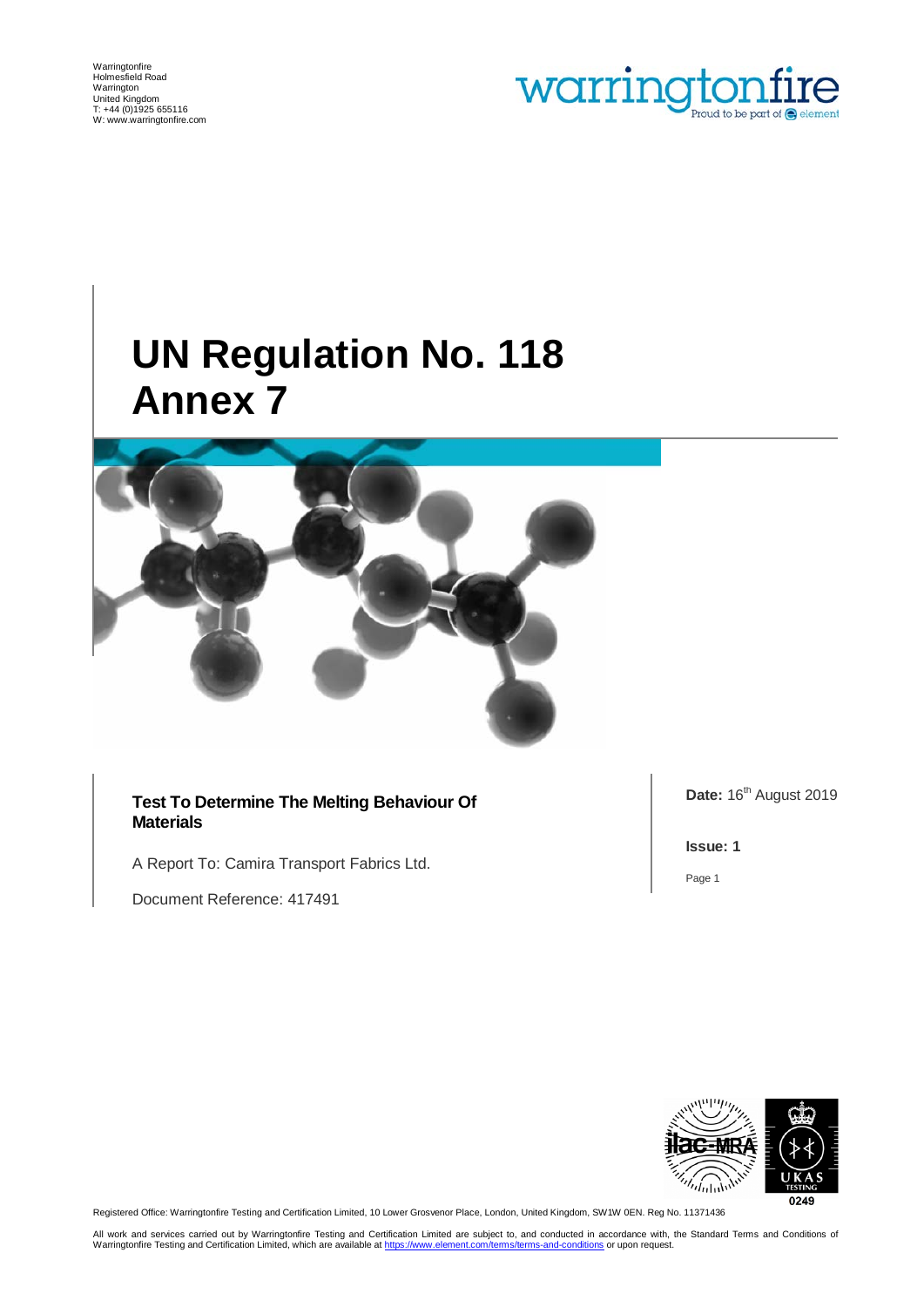#### <span id="page-1-0"></span>**Executive Summary**

**Objective** To determine the performance of the following product when tested in accordance with UN Regulation No. 118 Annex 7.

| <b>Generic Description</b>                                                           | <b>Product reference</b> | <b>Thickness</b>  | Weight per unit area             |  |
|--------------------------------------------------------------------------------------|--------------------------|-------------------|----------------------------------|--|
| Polypropylene                                                                        | "Premier Trim"           | 4.5 <sub>mm</sub> | 500 <sub>q</sub> /m <sup>2</sup> |  |
| Please see page 6 of this test report for the full description of the product tested |                          |                   |                                  |  |

**Test Sponsor** Camira Transport Fabrics Ltd., Meltham Mills, Meltham Mills Road, Meltham, West Yorkshire, HD9 4AY

**Test Results: When tested in accordance with UN Regulation No. 118 Annex 7, the product submitted for test did not produce droplets which ignited the cotton wool and therefore, in accordance with Section 6.2.2 of the standard, the test results are deemed to be satisfactory.**

**Date of Test** 9<sup>th</sup> August 2019

#### <span id="page-1-1"></span>**Signatories**

Responsible Officer C. Jacques \*

Senior Technical Officer

\* For and on behalf of Warringtonfire.

 $n \times$ 

**Authorised** T. Mort \* Senior Technical Officer

Report Issued: 16<sup>th</sup> August 2019

This version of the report has been produced from a .pdf format electronic file that has been provided by Warringtonfire to the sponsor of the report and must only be reproduced in full. Extracts or abridgements of reports must not be published without permission of Warringtonfire.

| Document No.: |
|---------------|
| Author:       |
| Client:       |

And 17491 **Page No.:** 2 of 8 C Jacques **C** Jacques **Issue Date:** 16<sup>th</sup> August 2019 Camira Transport Fabrics Ltd Issue No.: 1

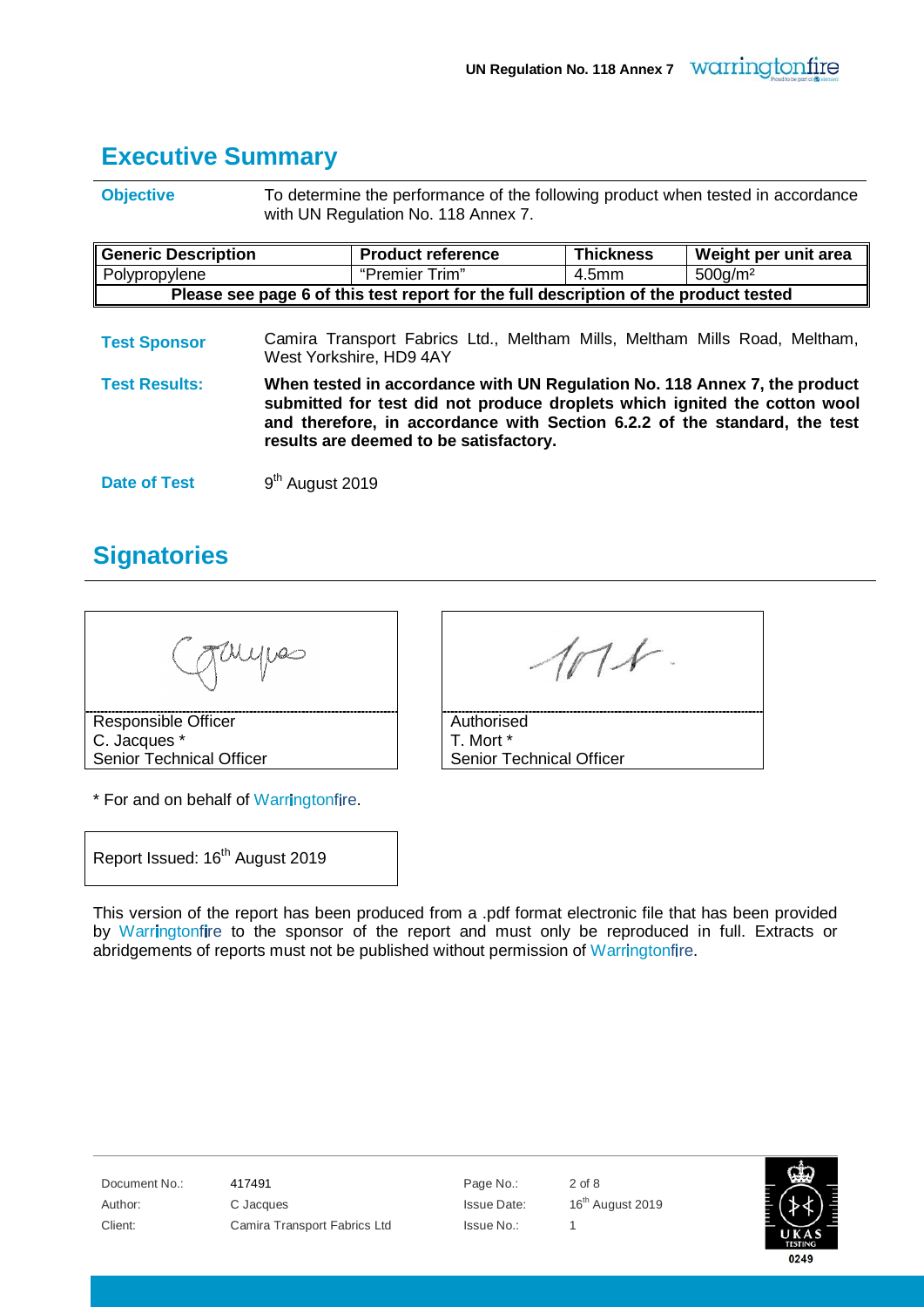| <b>CONTENTS</b> | PAGE NO. |
|-----------------|----------|
|                 |          |
|                 |          |
|                 |          |
|                 |          |
|                 |          |
|                 |          |

Document No.: Author: Client:

417491 C Jacques

Camira Transport Fabrics Ltd

Page No.: Issue Date: Issue No.:

3 of 8 16<sup>th</sup> August 2019  $\overline{1}$ 

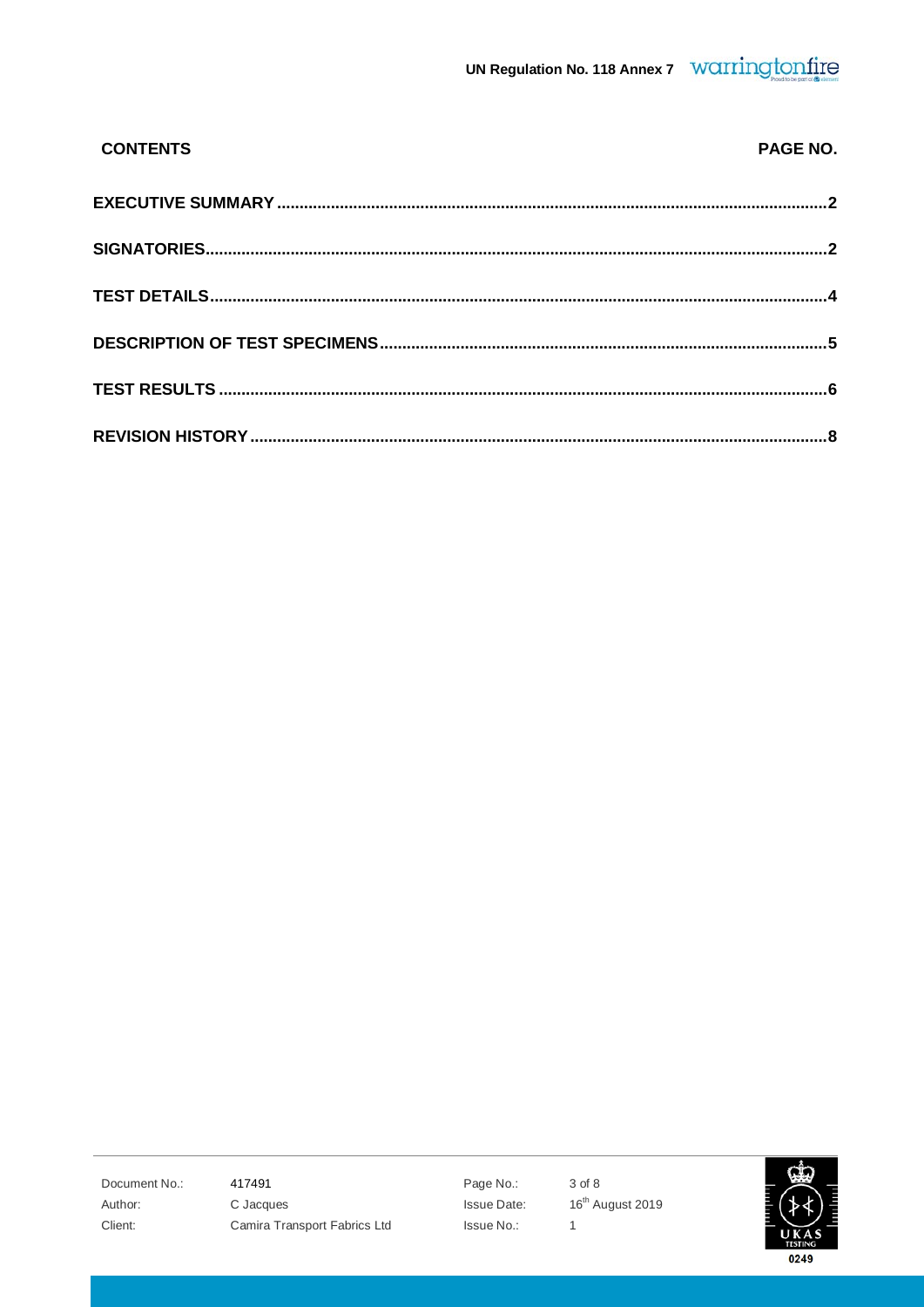<span id="page-3-0"></span>

| <b>Test Details</b>                          |                                                                                                                                                                                                                                                                                                                                                                                                        |
|----------------------------------------------|--------------------------------------------------------------------------------------------------------------------------------------------------------------------------------------------------------------------------------------------------------------------------------------------------------------------------------------------------------------------------------------------------------|
| <b>Purpose of test</b>                       | To determine the performance of the material when it is tested in accordance with<br>UN Regulation No. 118 Annex 7, a test to determine the melting behaviour of<br>materials.                                                                                                                                                                                                                         |
|                                              | The test was performed in accordance with the test procedure specified in UN<br>Regulation No. 118 Annex 7 and this test report should be read in conjunction with<br>that Standard.                                                                                                                                                                                                                   |
| <b>Fire test study</b><br>group/EGOLF        | Certain aspects of some fire test specifications are open to different<br>interpretations. The Fire Test Study Group and EGOLF have identified a number of<br>such areas and has agreed Resolutions which define common agreement of<br>interpretations between fire test laboratories which are members of the Groups.<br>Where such Resolutions are applicable to this test they have been followed. |
| <b>Instruction to test</b>                   | The test was conducted on the 9 <sup>th</sup> August 2019 at the request of Camira Transport<br>Fabrics Ltd, the sponsor of the test.                                                                                                                                                                                                                                                                  |
| <b>Provision of test</b><br><b>specimens</b> | The specimens were supplied by the sponsor of the test. Warringtonfire was not<br>involved in any selection or sampling procedure.                                                                                                                                                                                                                                                                     |
| <b>Conditioning of</b><br><b>specimens</b>   | The specimens were received on the $7th$ August 2019.                                                                                                                                                                                                                                                                                                                                                  |
|                                              | Prior to the test the specimens were conditioned for at least 24 hours in an<br>atmosphere having a temperature of $23 \pm 2^{\circ}$ C and a relative humidity of 50 $\pm$ 5%.                                                                                                                                                                                                                        |
| <b>Test procedure</b>                        | The specimens were placed in a horizontal position and exposed to an electric<br>radiator. A receptacle containing cotton wool was positioned under the specimen<br>to collect droplets. Cotton wool was put in the receptacle in order to verify if any<br>drops were flaming.                                                                                                                        |
| <b>Specimen</b><br>orientation               | Both faces of the specimens was exposed to the radiant heat of the test when the<br>specimens were mounted in the test position.                                                                                                                                                                                                                                                                       |

Document No.: 417491 Page No.: 4 of 8

Author: C Jacques Issue Date: 16th August 2019 Client: Camira Transport Fabrics Ltd Issue No.: 1

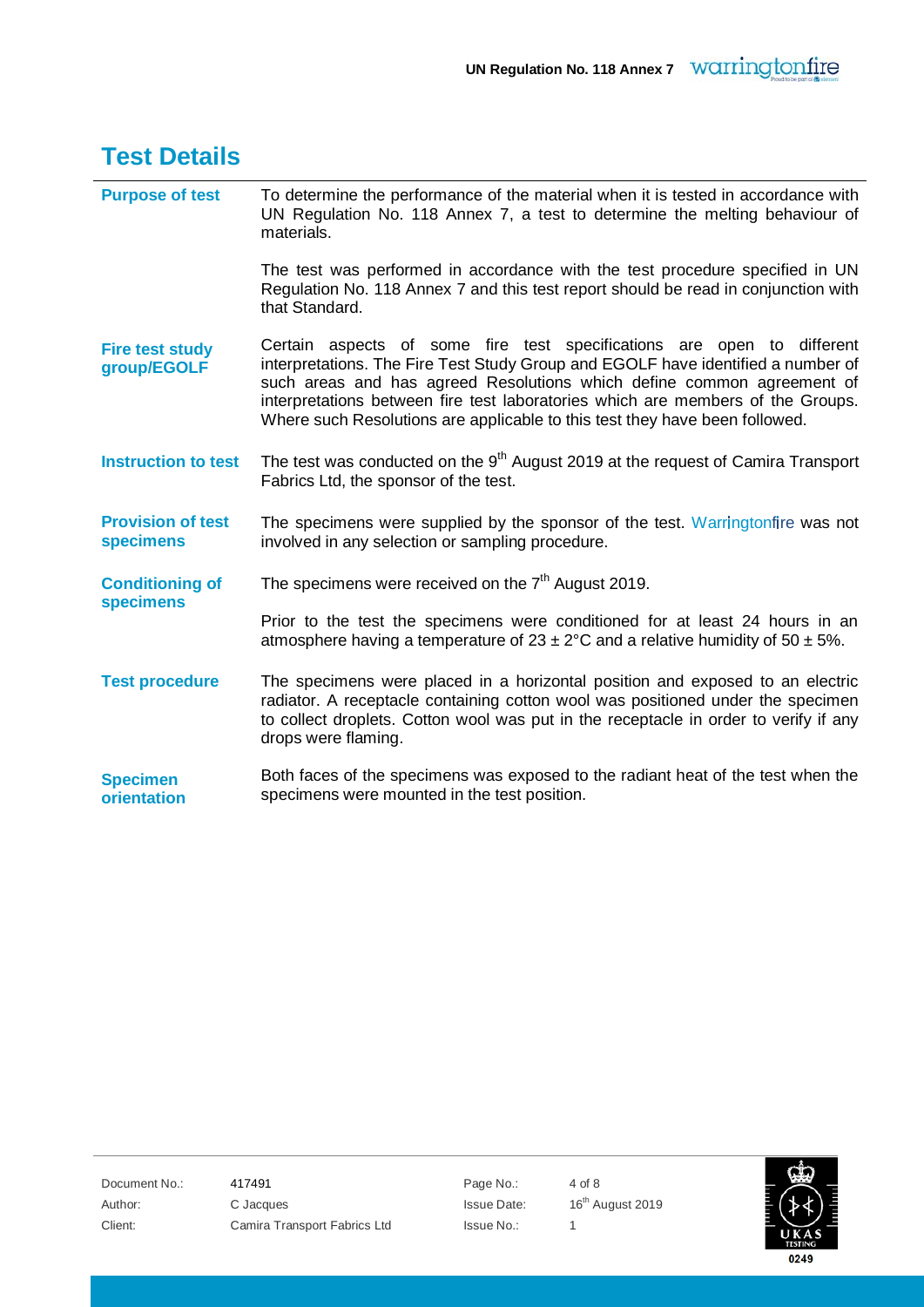### <span id="page-4-0"></span>**Description of Test Specimens**

The description of the system given below has been prepared from information provided by the sponsor of the test. This information has not been independently verified by Warringtonfire. All values quoted are nominal, unless tolerances are given.

| Generic type                               | Polypropylene                                         |
|--------------------------------------------|-------------------------------------------------------|
| Trade name                                 | "Premier Trim"                                        |
| Name of manufacturer                       | Camira Transport Fabrics Ltd                          |
| <b>Composition details</b>                 | 100% Polypropylene                                    |
| Weight per unit area                       | $500$ g/m <sup>2</sup> (stated by sponsor)            |
|                                            | 565.31g/m <sup>2</sup> (determined by Warringtonfire) |
| <b>Thickness</b>                           | 4.5mm (stated by sponsor)                             |
|                                            | 3.11mm (determined by Warringtonfire)                 |
| Colour reference                           | "Black HPRT10"                                        |
| Flame retardant details                    | See Note 1 below                                      |
| Brief description of manufacturing process | Non woven needle punch                                |

**Note 1. The sponsor of the test was unable to provide this information.**

Document No.: 417491 **Page No.:** 5 of 8 Author: C Jacques C C Jacques C C Jacques C Jacques Issue Date: 16<sup>th</sup> August 2019 Client: Camira Transport Fabrics Ltd Issue No.: 1

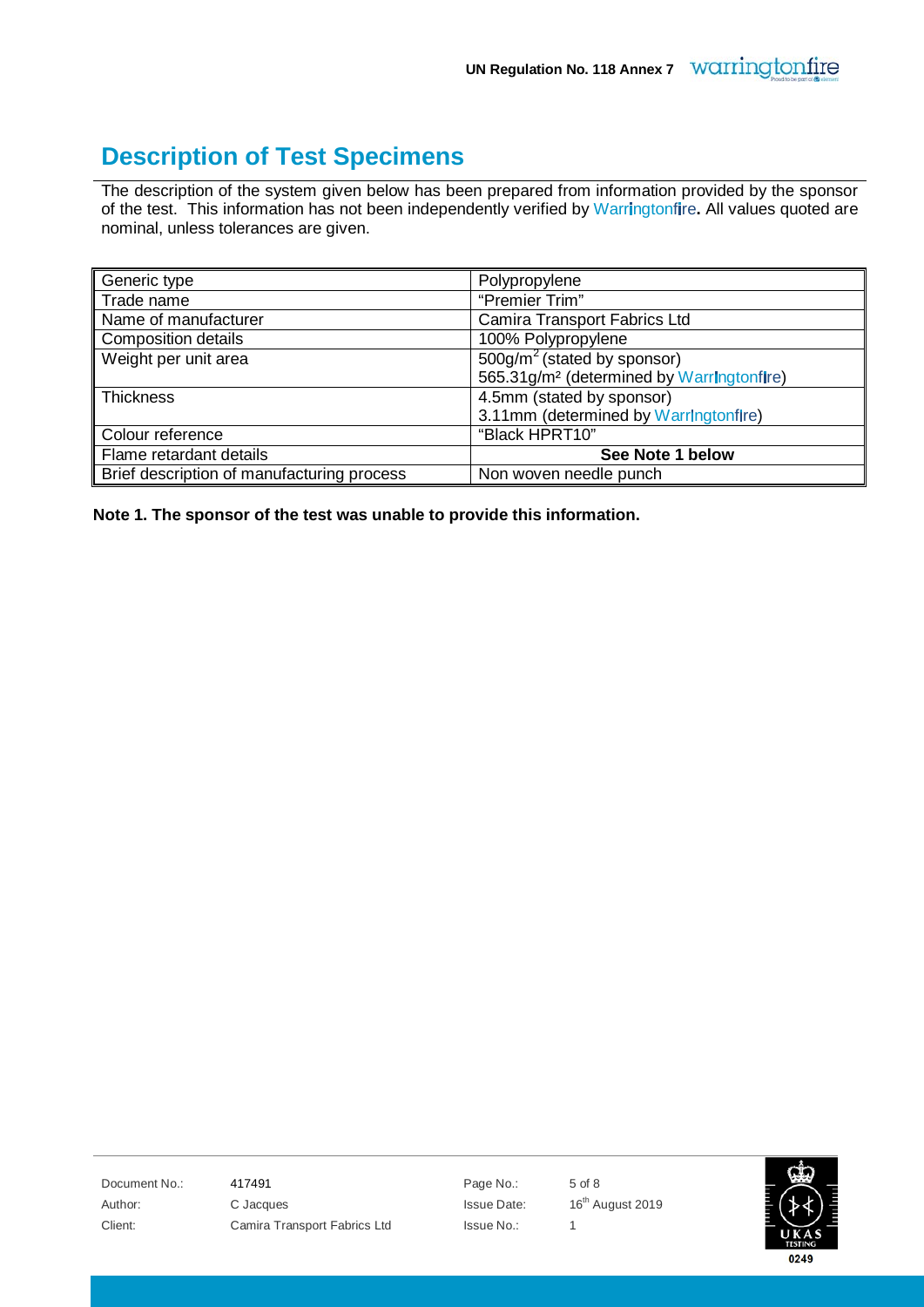## <span id="page-5-0"></span>**Test Results**

| Test face                      |              | <b>Front</b> |           |           |  |
|--------------------------------|--------------|--------------|-----------|-----------|--|
|                                | Specimen No. |              |           |           |  |
|                                | 1            | $\mathbf{2}$ | 3         | 4         |  |
| Weight $(g)$                   | 2.77         | 2.74         | 2.77      | 2.54      |  |
| Flaming droplets produced?     | No.          | No           | No        | No        |  |
| Non-flaming droplets produced? | Yes          | <b>Yes</b>   | Yes       | Yes       |  |
| <b>Combustion of product</b>   |              |              |           |           |  |
| Time to ignition (seconds)     | 145          | 152          | 156       | 196       |  |
| Duration of flaming (seconds)  | 230          | 250          | 248       | 238       |  |
| Length of flame (mm)           | 30           | 30           | 30        | 30        |  |
| Ignition of cotton wool?       | No.          | No           | <b>No</b> | <b>No</b> |  |
| <b>Comments:</b>               |              |              |           |           |  |
|                                |              |              |           |           |  |

In the case of each specimen tested, melted residue remained on the gauze following the test.

| Test face                      | <b>Back</b><br>Specimen No. |      |      |           |
|--------------------------------|-----------------------------|------|------|-----------|
|                                |                             |      |      |           |
|                                | 1                           | 2    | 3    | 4         |
| Weight (g)                     | 2.26                        | 2.59 | 2.74 | 2.75      |
| Flaming droplets produced?     | <b>No</b>                   | No   | No   | <b>No</b> |
| Non-flaming droplets produced? | Yes                         | Yes  | Yes  | Yes       |
| <b>Combustion of product</b>   |                             |      |      |           |
| Time to ignition (seconds)     | 179                         | 201  | 101  | 335       |
|                                |                             |      |      |           |
| Duration of flaming (seconds)  | 245                         | 197  | 278  | 119       |
| Length of flame (mm)           | 30                          | 40   | 20   | 40        |

In the case of each specimen tested, melted residue remained on the gauze following the test.

**Conclusion When tested in accordance with UN Regulation No. 118 Annex 7, the product submitted for test did not produce droplets which ignited the cotton wool and therefore, in accordance with Section 6.2.2 of the standard, the test results are deemed to be satisfactory.**

Document No.: 417491 **Page No.:** 6 of 8 Author: C Jacques Issue Date: 16th August 2019 Client: Camira Transport Fabrics Ltd Issue No.: 1

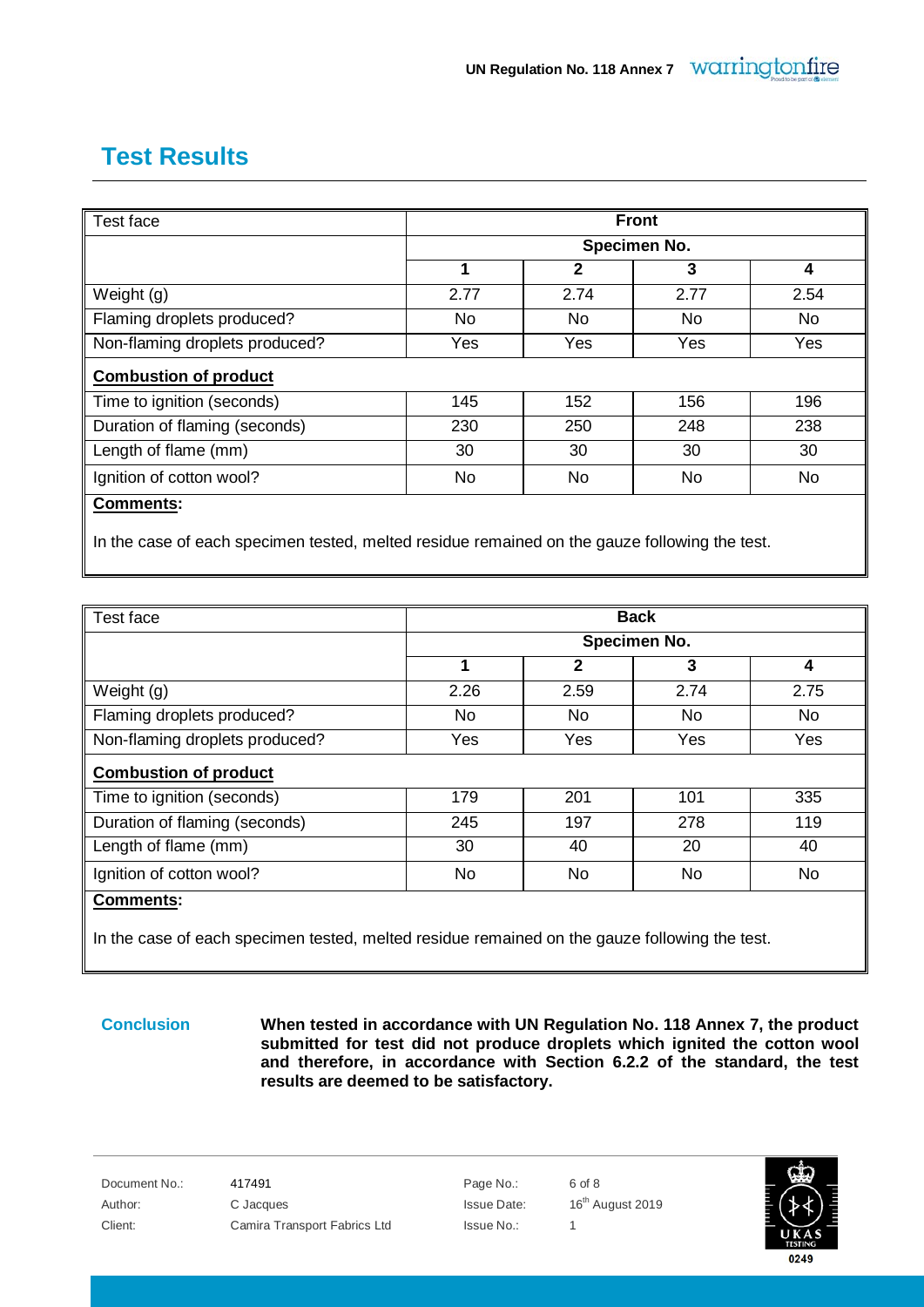**Applicability of test results** The test results relate only to the behaviour of the specimens under the particular conditions of this test, they should not be used to infer the fire hazards of the material in other forms or under other fire conditions.

> The test results relate only to the specimens of the product in the form in which they were tested. Small differences in the composition or thickness of the product may significantly affect the performance during the test and may therefore invalidate the test results. Care should be taken to ensure that any product which is supplied or used is fully represented by the specimens which were tested.

**Validity** The specification and interpretation of fire test methods are the subject of ongoing development and refinement. Changes in associated legislation may also occur. For these reasons it is recommended that the relevance of test reports over five years old should be considered by the user. The laboratory that issued the report will be able to offer, on behalf of the legal owner, a review of the procedures adopted for a particular test to ensure that they are consistent with current practices, and if required may endorse the test report.

> <span id="page-6-0"></span>This report may only be reproduced in full. Extracts or abridgements shall not be published without permission of Warringtonfire.

Document No.: 417491 Page No.: 7 of 8 Author: C Jacques Issue Date: 16th August 2019 Client: Camira Transport Fabrics Ltd Issue No.: 1